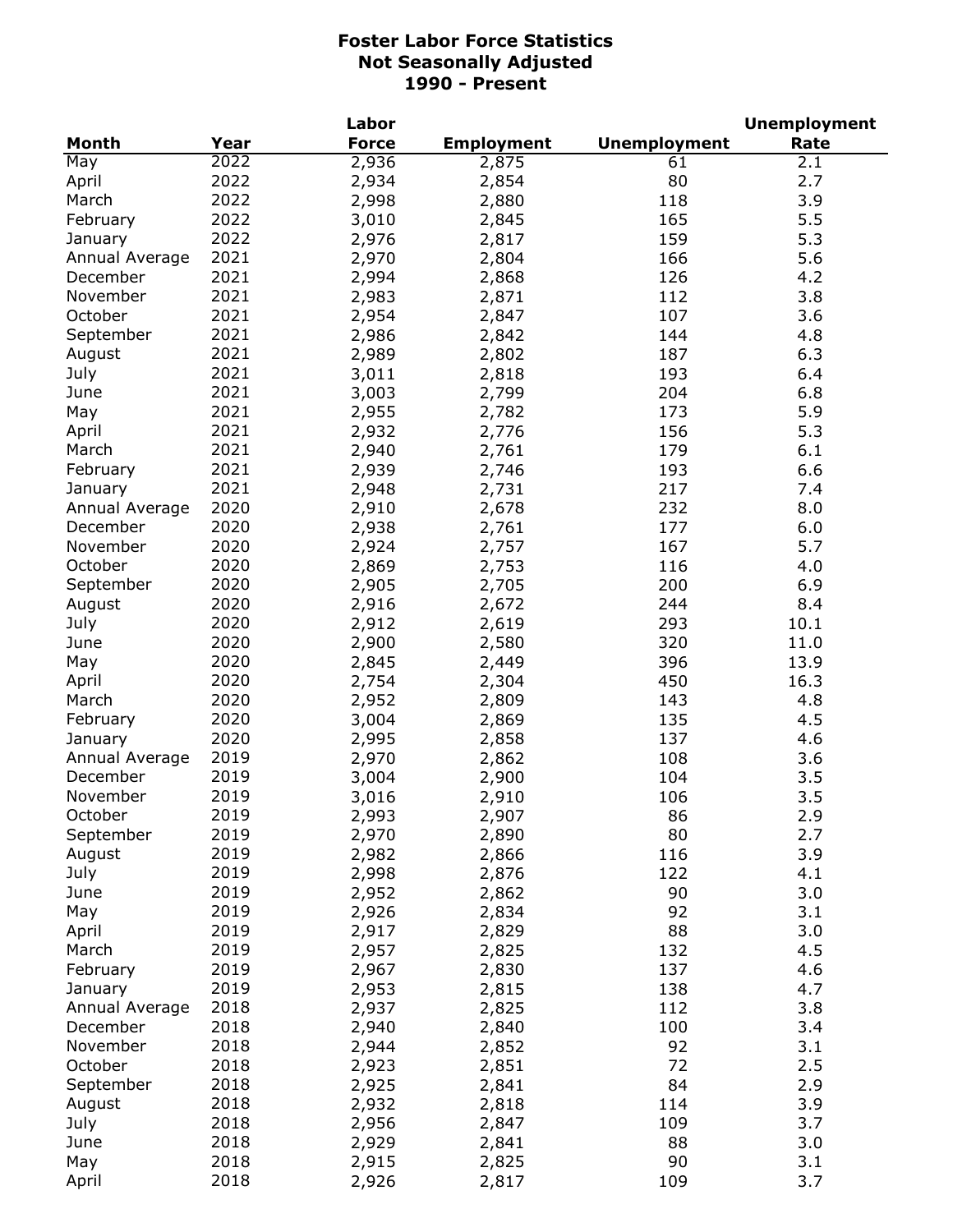|                |      | Labor        |                   |                     | <b>Unemployment</b> |
|----------------|------|--------------|-------------------|---------------------|---------------------|
| <b>Month</b>   | Year | <b>Force</b> | <b>Employment</b> | <b>Unemployment</b> | Rate                |
| March          | 2018 | 2,948        | 2,799             | 149                 | 5.1                 |
| February       | 2018 | 2,963        | 2,795             | 168                 | 5.7                 |
| January        | 2018 | 2,942        | 2,768             | 174                 | 5.9                 |
| Annual Average | 2017 | 2,931        | 2,803             | 128                 | 4.4                 |
| December       | 2017 | 2,938        | 2,821             | 117                 | 4.0                 |
| November       | 2017 | 2,949        | 2,825             | 124                 | 4.2                 |
| October        | 2017 | 2,928        | 2,822             | 106                 | 3.6                 |
| September      | 2017 | 2,948        | 2,828             | 120                 | 4.1                 |
| August         | 2017 | 2,918        | 2,800             | 118                 | 4.0                 |
| July           | 2017 | 2,942        | 2,815             | 127                 | 4.3                 |
| June           | 2017 | 2,914        | 2,814             | 100                 | 3.4                 |
| May            | 2017 | 2,907        | 2,794             | 113                 | 3.9                 |
| April          | 2017 | 2,920        | 2,797             | 123                 | 4.2                 |
| March          | 2017 | 2,942        | 2,787             | 155                 | 5.3                 |
| February       | 2017 | 2,952        | 2,776             | 176                 | 6.0                 |
| January        | 2017 | 2,922        | 2,760             | 162                 | 5.5                 |
| Annual Average | 2016 | 2,834        |                   | 129                 | 4.6                 |
|                | 2016 |              | 2,705             |                     |                     |
| December       |      | 2,842        | 2,734             | 108                 | 3.8                 |
| November       | 2016 | 2,841        | 2,739             | 102                 | 3.6                 |
| October        | 2016 | 2,822        | 2,731             | 91                  | 3.2                 |
| September      | 2016 | 2,817        | 2,713             | 104                 | 3.7                 |
| August         | 2016 | 2,833        | 2,708             | 125                 | 4.4                 |
| July           | 2016 | 2,847        | 2,721             | 126                 | 4.4                 |
| June           | 2016 | 2,829        | 2,721             | 108                 | 3.8                 |
| May            | 2016 | 2,801        | 2,689             | 112                 | 4.0                 |
| April          | 2016 | 2,809        | 2,693             | 116                 | 4.1                 |
| March          | 2016 | 2,842        | 2,682             | 160                 | 5.6                 |
| February       | 2016 | 2,869        | 2,673             | 196                 | 6.8                 |
| January        | 2016 | 2,851        | 2,656             | 195                 | 6.8                 |
| Annual Average | 2015 | 2,848        | 2,685             | 163                 | 5.7                 |
| December       | 2015 | 2,866        | 2,702             | 164                 | 5.7                 |
| November       | 2015 | 2,841        | 2,699             | 142                 | 5.0                 |
| October        | 2015 | 2,823        | 2,698             | 125                 | 4.4                 |
| September      | 2015 | 2,809        | 2,684             | 125                 | 4.4                 |
| August         | 2015 | 2,849        | 2,687             | 162                 | 5.7                 |
| July           | 2015 | 2,851        | 2,699             | 152                 | 5.3                 |
| June           | 2015 | 2,835        | 2,705             | 130                 | 4.6                 |
| May            | 2015 | 2,840        | 2,686             | 154                 | 5.4                 |
| April          | 2015 | 2,850        | 2,684             | 166                 | 5.8                 |
| March          | 2015 | 2,871        | 2,664             | 207                 | 7.2                 |
| February       | 2015 | 2,881        | 2,664             | 217                 | 7.5                 |
| January        | 2015 | 2,863        | 2,652             | 211                 | 7.4                 |
| Annual Average | 2014 | 2,849        | 2,636             | 213                 | 7.5                 |
| December       | 2014 | 2,860        | 2,682             | 178                 | 6.2                 |
| November       | 2014 | 2,867        | 2,678             | 189                 | 6.6                 |
| October        | 2014 | 2,864        | 2,679             | 185                 | 6.5                 |
| September      | 2014 | 2,836        | 2,652             | 184                 | 6.5                 |
| August         | 2014 | 2,875        | 2,648             | 227                 | 7.9                 |
| July           | 2014 | 2,882        | 2,654             | 228                 | 7.9                 |
| June           | 2014 | 2,843        | 2,658             | 185                 | 6.5                 |
| May            | 2014 | 2,810        | 2,619             | 191                 | 6.8                 |
| April          | 2014 | 2,814        | 2,611             | 203                 | 7.2                 |
| March          | 2014 | 2,856        | 2,592             | 264                 | 9.2                 |
| February       | 2014 | 2,858        | 2,587             | 271                 | 9.5                 |
|                |      |              |                   |                     |                     |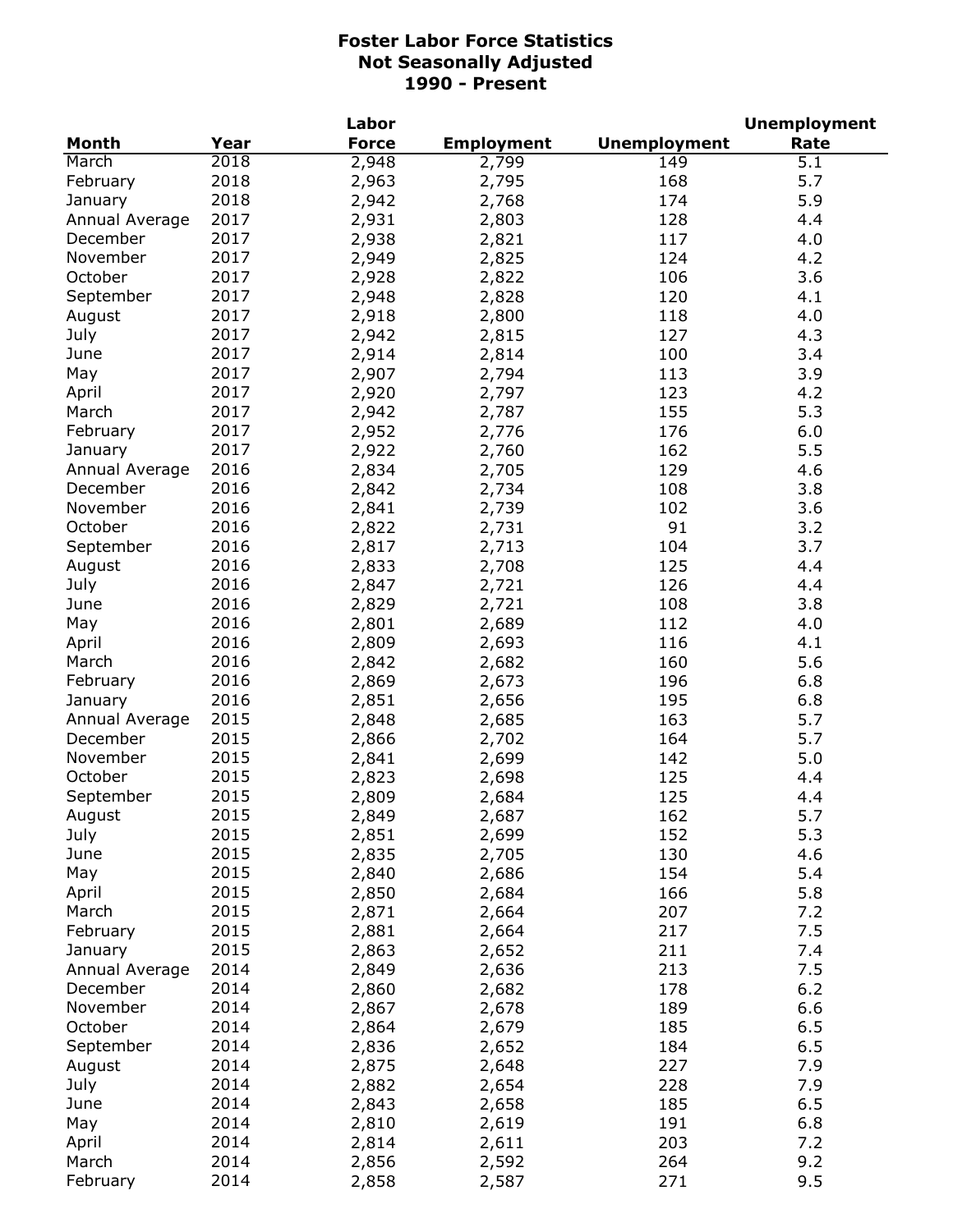|                |      | Labor        |                   |                     | <b>Unemployment</b> |
|----------------|------|--------------|-------------------|---------------------|---------------------|
| <b>Month</b>   | Year | <b>Force</b> | <b>Employment</b> | <b>Unemployment</b> | Rate                |
| January        | 2014 | 2,820        | 2,567             | 253                 | 9.0                 |
| Annual Average | 2013 | 2,848        | 2,590             | 258                 | 9.1                 |
| December       | 2013 | 2,827        | 2,603             | 224                 | 7.9                 |
| November       | 2013 | 2,843        | 2,613             | 230                 | 8.1                 |
| October        | 2013 | 2,816        | 2,599             | 217                 | 7.7                 |
| September      | 2013 | 2,804        | 2,597             | 207                 | 7.4                 |
| August         | 2013 | 2,823        | 2,590             | 233                 | 8.3                 |
| July           | 2013 | 2,860        | 2,605             | 255                 | 8.9                 |
| June           | 2013 | 2,848        | 2,611             | 237                 | 8.3                 |
| May            | 2013 | 2,822        | 2,580             | 242                 | 8.6                 |
| April          | 2013 | 2,830        | 2,580             | 250                 | 8.8                 |
| March          | 2013 | 2,885        | 2,565             | 320                 | 11.1                |
|                | 2013 |              |                   |                     |                     |
| February       |      | 2,919        | 2,575             | 344                 | 11.8                |
| January        | 2013 | 2,906        | 2,565             | 341                 | 11.7                |
| Annual Average | 2012 | 2,851        | 2,570             | 281                 | 9.9                 |
| December       | 2012 | 2,873        | 2,618             | 255                 | 8.9                 |
| November       | 2012 | 2,875        | 2,615             | 260                 | 9.0                 |
| October        | 2012 | 2,840        | 2,625             | 215                 | 7.6                 |
| September      | 2012 | 2,838        | 2,602             | 236                 | 8.3                 |
| August         | 2012 | 2,869        | 2,582             | 287                 | 10.0                |
| July           | 2012 | 2,910        | 2,580             | 330                 | 11.3                |
| June           | 2012 | 2,859        | 2,581             | 278                 | 9.7                 |
| May            | 2012 | 2,810        | 2,554             | 256                 | 9.1                 |
| April          | 2012 | 2,788        | 2,538             | 250                 | 9.0                 |
| March          | 2012 | 2,835        | 2,522             | 313                 | 11.0                |
| February       | 2012 | 2,882        | 2,517             | 365                 | 12.7                |
| January        | 2012 | 2,837        | 2,507             | 330                 | 11.6                |
| Annual Average | 2011 | 2,876        | 2,547             | 329                 | 11.4                |
| December       | 2011 | 2,861        | 2,555             | 306                 | 10.7                |
| November       | 2011 | 2,841        | 2,564             | 277                 | 9.8                 |
| October        | 2011 | 2,817        | 2,560             | 257                 | 9.1                 |
| September      | 2011 | 2,846        | 2,546             | 300                 | 10.5                |
| August         | 2011 | 2,871        | 2,549             | 322                 | 11.2                |
| July           | 2011 | 2,896        | 2,551             | 345                 | 11.9                |
| June           | 2011 | 2,868        | 2,565             | 303                 | 10.6                |
| May            | 2011 | 2,869        | 2,541             | 328                 | 11.4                |
| April          | 2011 | 2,864        | 2,545             | 319                 | 11.1                |
| March          | 2011 | 2,904        | 2,530             | 374                 | 12.9                |
| February       | 2011 | 2,922        |                   | 397                 | 13.6                |
|                | 2011 |              | 2,525             | 417                 |                     |
| January        | 2010 | 2,944        | 2,527             |                     | 14.2                |
| Annual Average |      | 2,912        | 2,556             | 356                 | 12.2                |
| December       | 2010 | 2,917        | 2,565             | 352                 | 12.1                |
| November       | 2010 | 2,950        | 2,568             | 382                 | 12.9                |
| October        | 2010 | 2,910        | 2,570             | 340                 | 11.7                |
| September      | 2010 | 2,919        | 2,572             | 347                 | 11.9                |
| August         | 2010 | 2,949        | 2,579             | 370                 | 12.5                |
| July           | 2010 | 2,928        | 2,583             | 345                 | 11.8                |
| June           | 2010 | 2,908        | 2,579             | 329                 | 11.3                |
| May            | 2010 | 2,909        | 2,550             | 359                 | 12.3                |
| April          | 2010 | 2,889        | 2,552             | 337                 | 11.7                |
| March          | 2010 | 2,869        | 2,524             | 345                 | 12.0                |
| February       | 2010 | 2,890        | 2,516             | 374                 | 12.9                |
| January        | 2010 | 2,898        | 2,510             | 388                 | 13.4                |
| Annual Average | 2009 | 2,766        | 2,442             | 324                 | 11.7                |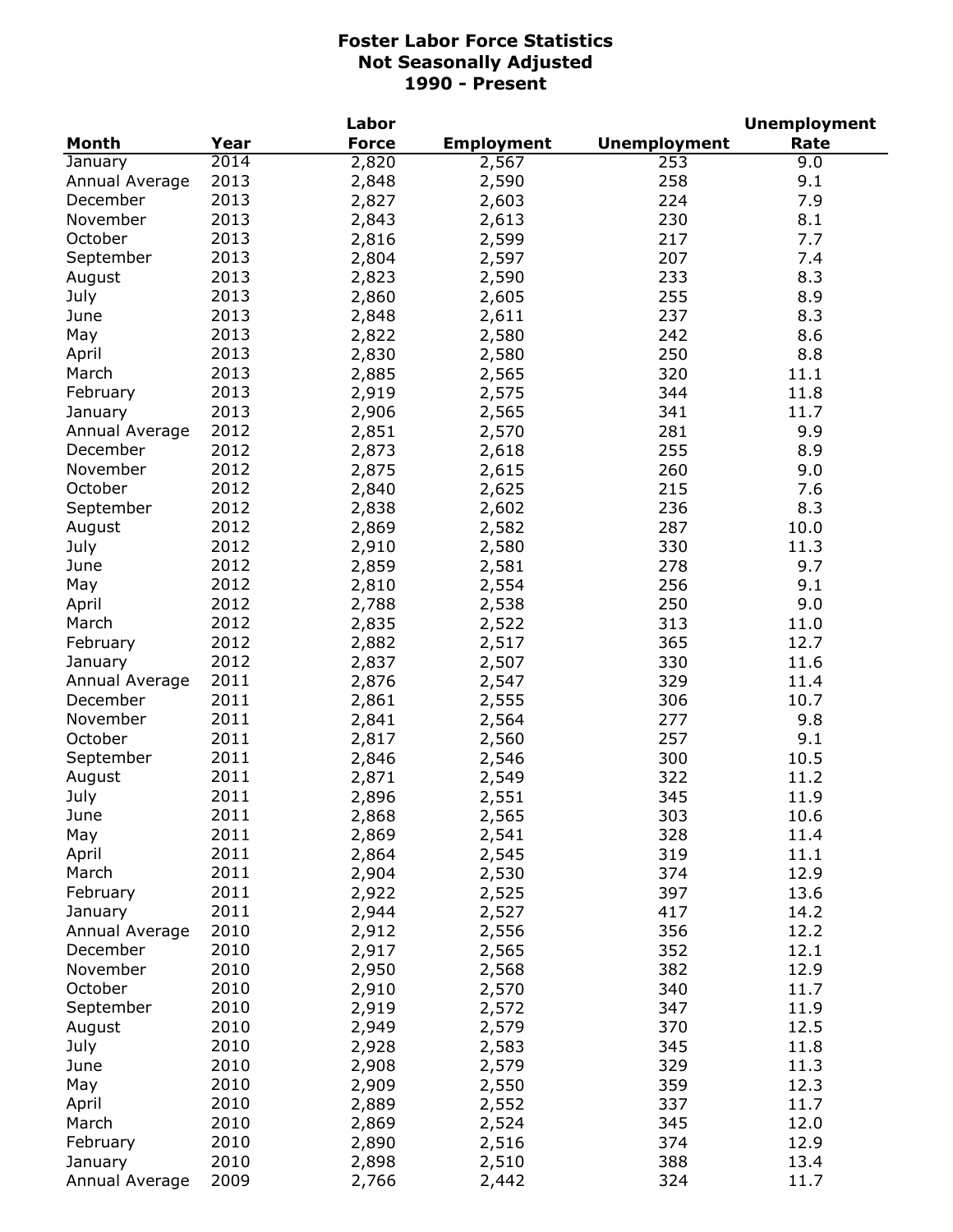|                |      | Labor        |                   |                     | <b>Unemployment</b> |
|----------------|------|--------------|-------------------|---------------------|---------------------|
| <b>Month</b>   | Year | <b>Force</b> | <b>Employment</b> | <b>Unemployment</b> | Rate                |
| December       | 2009 | 2,767        | 2,434             | 333                 | 12.0                |
| November       | 2009 | 2,760        | 2,455             | 305                 | 11.1                |
| October        | 2009 | 2,740        | 2,440             | 300                 | 10.9                |
| September      | 2009 | 2,732        | 2,437             | 295                 | 10.8                |
| August         | 2009 | 2,785        | 2,454             | 331                 | 11.9                |
| July           | 2009 | 2,815        | 2,467             | 348                 | 12.4                |
| June           | 2009 | 2,767        | 2,463             | 304                 | 11.0                |
| May            | 2009 | 2,732        | 2,428             | 304                 | 11.1                |
| April          | 2009 | 2,765        | 2,436             | 329                 | 11.9                |
| March          | 2009 | 2,782        | 2,425             | 357                 | 12.8                |
| February       | 2009 | 2,774        | 2,430             | 344                 | 12.4                |
| January        | 2009 | 2,769        | 2,431             | 338                 | 12.2                |
| Annual Average | 2008 | 2,722        | 2,521             | 201                 | 7.4                 |
| December       | 2008 | 2,719        | 2,482             | 237                 | 8.7                 |
| November       | 2008 | 2,712        | 2,507             | 205                 | 7.6                 |
| October        | 2008 | 2,697        | 2,508             | 189                 | 7.0                 |
| September      | 2008 | 2,696        | 2,511             | 185                 | 6.9                 |
| August         | 2008 | 2,735        | 2,516             | 219                 | 8.0                 |
| July           | 2008 | 2,744        | 2,539             | 205                 | 7.5                 |
| June           | 2008 | 2,720        | 2,547             | 173                 | 6.4                 |
| May            | 2008 | 2,677        | 2,519             | 158                 | 5.9                 |
| April          | 2008 | 2,694        | 2,537             | 157                 | 5.8                 |
| March          | 2008 | 2,741        | 2,526             | 215                 | 7.8                 |
| February       | 2008 | 2,755        | 2,527             | 228                 | 8.3                 |
| January        | 2008 | 2,778        | 2,538             | 240                 | 8.6                 |
| Annual Average | 2007 | 2,742        | 2,591             | 151                 | 5.5                 |
| December       | 2007 | 2,744        | 2,583             | 161                 | 5.9                 |
| November       | 2007 | 2,731        | 2,606             | 125                 | 4.6                 |
| October        | 2007 | 2,729        | 2,598             | 131                 | 4.8                 |
| September      | 2007 | 2,731        | 2,596             | 135                 | 4.9                 |
| August         | 2007 | 2,748        | 2,587             | 161                 | 5.9                 |
| July           | 2007 | 2,774        | 2,606             | 168                 | 6.1                 |
| June           | 2007 | 2,734        | 2,614             | 120                 | 4.4                 |
| May            | 2007 | 2,733        | 2,585             | 148                 | 5.4                 |
| April          | 2007 | 2,729        | 2,580             | 149                 | 5.5                 |
| March          | 2007 | 2,735        | 2,581             | 154                 | 5.6                 |
| February       | 2007 | 2,758        | 2,577             | 181                 | 6.6                 |
| January        | 2007 | 2,759        | 2,576             | 183                 | 6.6                 |
| Annual Average | 2006 | 2,718        | 2,565             | 153                 | 5.6                 |
| December       | 2006 | 2,739        | 2,600             | 139                 | 5.1                 |
| November       | 2006 | 2,730        | 2,603             | 127                 | 4.7                 |
| October        | 2006 | 2,712        | 2,595             | 117                 | 4.3                 |
| September      | 2006 | 2,688        | 2,580             | 108                 | 4.0                 |
| August         | 2006 | 2,727        | 2,576             | 151                 | 5.5                 |
| July           | 2006 | 2,741        | 2,581             | 160                 | 5.8                 |
| June           | 2006 | 2,706        | 2,581             | 125                 | 4.6                 |
| May            | 2006 | 2,686        | 2,549             | 137                 | 5.1                 |
| April          | 2006 | 2,694        | 2,543             | 151                 | 5.6                 |
| March          | 2006 | 2,717        | 2,528             | 189                 | 7.0                 |
| February       | 2006 | 2,739        | 2,521             | 218                 | 8.0                 |
| January        | 2006 | 2,735        | 2,519             | 216                 | 7.9                 |
| Annual Average | 2005 | 2,654        | 2,509             | 145                 | 5.5                 |
| December       | 2005 | 2,697        | 2,544             | 153                 | 5.7                 |
| November       | 2005 | 2,687        | 2,553             | 134                 | 5.0                 |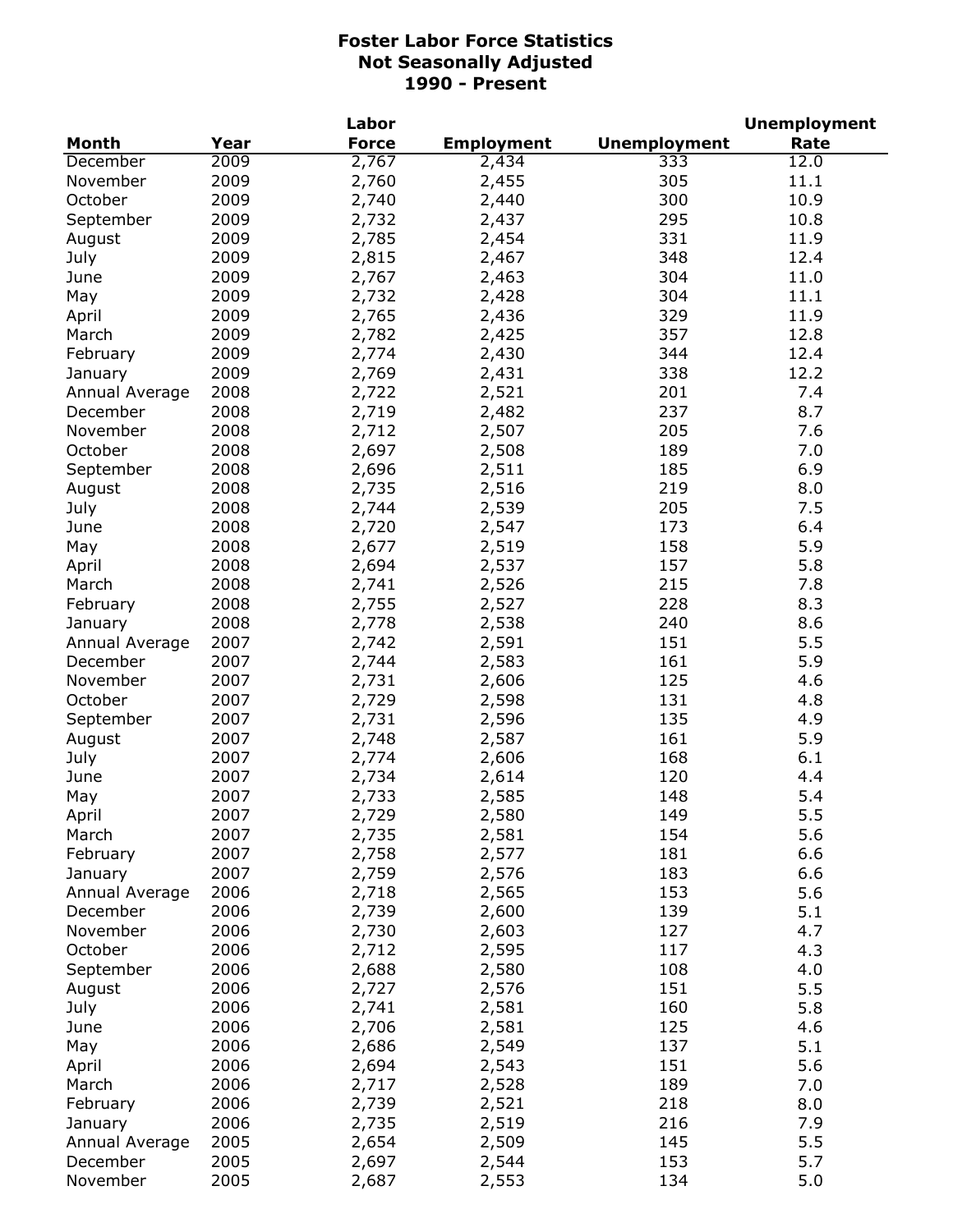|                     |              | Labor        |                   |                     | <b>Unemployment</b> |
|---------------------|--------------|--------------|-------------------|---------------------|---------------------|
| <b>Month</b>        | Year         | <b>Force</b> | <b>Employment</b> | <b>Unemployment</b> | Rate                |
| October             | 2005         | 2,672        | 2,542             | 130                 | 4.9                 |
| September           | 2005         | 2,663        | 2,530             | 133                 | 5.0                 |
| August              | 2005         | 2,691        | 2,535             | 156                 | 5.8                 |
| July                | 2005         | 2,680        | 2,533             | 147                 | 5.5                 |
| June                | 2005         | 2,631        | 2,522             | 109                 | 4.1                 |
| May                 | 2005         | 2,603        | 2,494             | 109                 | 4.2                 |
| April               | 2005         | 2,614        | 2,484             | 130                 | 5.0                 |
| March               | 2005         | 2,635        | 2,464             | 171                 | 6.5                 |
| February            | 2005         | 2,640        | 2,455             | 185                 | 7.0                 |
| January             | 2005         | 2,630        | 2,450             | 180                 | 6.8                 |
| Annual Average      | 2004         | 2,610        | 2,458             | 152                 | 5.8                 |
| December            | 2004         | 2,597        | 2,480             | 117                 | 4.5                 |
| November            | 2004         | 2,604        | 2,489             | 115                 | 4.4                 |
| October             | 2004         | 2,590        | 2,477             | 113                 | 4.4                 |
| September           | 2004         | 2,583        | 2,465             | 118                 | 4.6                 |
| August              | 2004         | 2,622        | 2,468             | 154                 | 5.9                 |
| July                | 2004         | 2,648        | 2,478             | 170                 | 6.4                 |
| June                | 2004         | 2,600        | 2,467             | 133                 | 5.1                 |
| May                 | 2004         | 2,584        | 2,440             | 144                 | 5.6                 |
| April               | 2004         | 2,600        | 2,437             | 163                 | 6.3                 |
| March               | 2004         | 2,631        | 2,426             | 205                 | 7.8                 |
| February            | 2004         | 2,626        | 2,431             | 195                 | 7.4                 |
| January             | 2004         | 2,632        | 2,437             | 195                 | 7.4                 |
| Annual Average      | 2003         | 2,615        | 2,468             | 147                 | 5.6                 |
| December            | 2003         | 2,615        | 2,480             | 135                 | 5.2                 |
| November            | 2003         | 2,595        | 2,487             | 108                 | 4.2                 |
| October             | 2003         | 2,593        | 2,477             | 116                 | 4.5                 |
| September           | 2003         | 2,590        | 2,469             | 121                 | 4.7                 |
| August              | 2003         | 2,634        | 2,472             | 162                 | 6.2                 |
| July                | 2003         | 2,632        | 2,480             | 152                 | 5.8                 |
| June                | 2003         | 2,621        | 2,488             | 133                 | 5.1                 |
| May                 | 2003         | 2,588        | 2,457             | 131                 | 5.1                 |
| April               | 2003         | 2,611        | 2,462             | 149                 | 5.7                 |
| March               | 2003         | 2,648        | 2,451             | 197                 | 7.4                 |
| February            | 2003         | 2,630        | 2,451             | 179                 | 6.8                 |
| January             | 2003         | 2,614        | 2,438             | 176                 | 6.7                 |
| Annual Average      | 2002         | 2,546        | 2,420             | 126                 | 4.9                 |
| December            | 2002         | 2,576        | 2,455             | 121                 | 4.7                 |
| November            | 2002         | 2,582        | 2,459             | 123                 | 4.8                 |
| October             | 2002         | 2,563        | 2,450             | 113                 | 4.4                 |
| September           | 2002         | 2,556        | 2,444             | 112                 | 4.4                 |
| August              | 2002         | 2,555        | 2,435             | 120                 | 4.7                 |
| July                | 2002         | 2,553        | 2,437             | 116                 | 4.5                 |
| June                | 2002         | 2,521        | 2,430             | 91                  | 3.6                 |
| May                 | 2002         | 2,508        | 2,401             | 107                 | 4.3                 |
|                     |              | 2,521        | 2,392             | 129                 | 5.1                 |
| April               | 2002<br>2002 | 2,545        | 2,389             | 156                 | 6.1                 |
| March               | 2002         | 2,546        | 2,390             | 156                 | 6.1                 |
| February            | 2002         | 2,524        | 2,362             | 162                 | 6.4                 |
| January             | 2001         | 2,507        | 2,388             | 119                 | 4.7                 |
| Annual Average      | 2001         | 2,527        | 2,402             | 125                 | 4.9                 |
| December            | 2001         | 2,522        | 2,403             | 119                 | 4.7                 |
| November<br>October | 2001         | 2,515        | 2,399             | 116                 | 4.6                 |
| September           | 2001         | 2,510        | 2,398             | 112                 | 4.5                 |
|                     |              |              |                   |                     |                     |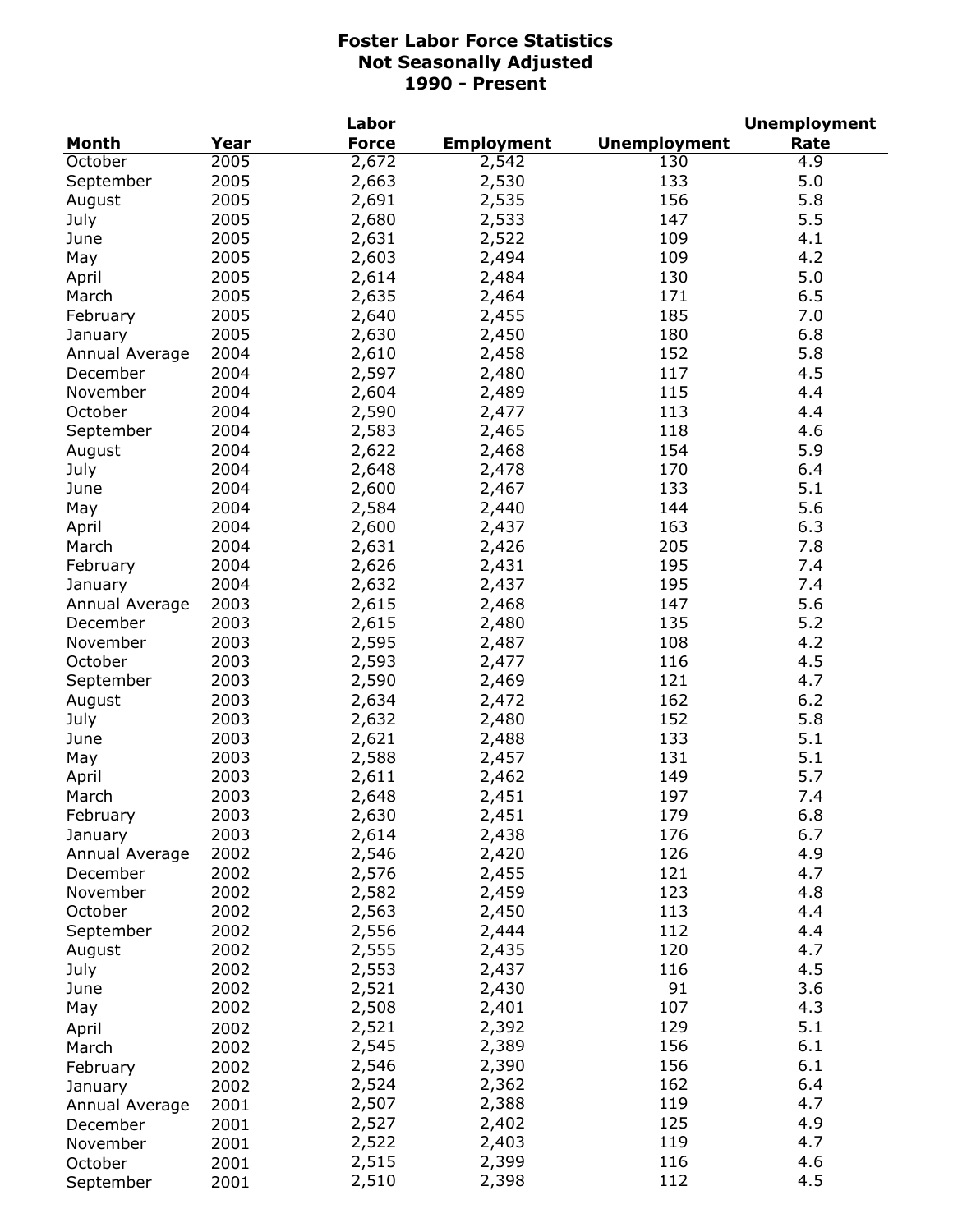|                            |              | Labor        |                   |                     | <b>Unemployment</b> |
|----------------------------|--------------|--------------|-------------------|---------------------|---------------------|
| <b>Month</b>               | Year         | <b>Force</b> | <b>Employment</b> | <b>Unemployment</b> | Rate                |
| August                     | 2001         | 2,519        | 2,385             | 134                 | $\overline{5.3}$    |
| July                       | 2001         | 2,532        | 2,400             | 132                 | 5.2                 |
| June                       | 2001         | 2,502        | 2,397             | 105                 | 4.2                 |
| May                        | 2001         | 2,467        | 2,371             | 96                  | 3.9                 |
| April                      | 2001         | 2,477        | 2,377             | 100                 | 4.0                 |
| March                      | 2001         | 2,512        | 2,376             | 136                 | 5.4                 |
| February                   | 2001         | 2,498        | 2,376             | 122                 | 4.9                 |
| January                    | 2001         | 2,503        | 2,375             | 128                 | 5.1                 |
| Annual Average             | 2000         | 2,488        | 2,388             | 100                 | 4.0                 |
| December                   | 2000         | 2,481        | 2,409             | 72                  | 2.9                 |
| November                   | 2000         | 2,484        | 2,406             | 78                  | 3.1                 |
| October                    | 2000         | 2,481        | 2,396             | 85                  | 3.4                 |
| September                  | 2000         | 2,465        | 2,387             | 78                  | 3.2                 |
| August                     | 2000         | 2,507        | 2,391             | 116                 | 4.6                 |
| July                       | 2000         | 2,508        | 2,394             | 114                 | 4.5                 |
| June                       | 2000         | 2,500        | 2,403             | 97                  | 3.9                 |
| May                        | 2000         | 2,474        | 2,380             | 94                  | 3.8                 |
| April                      | 2000         | 2,475        | 2,391             | 84                  | 3.4                 |
| March                      | 2000         | 2,488        | 2,372             | 116                 | 4.7                 |
|                            | 2000         | 2,493        | 2,364             | 129                 | 5.2                 |
| February                   | 2000         | 2,501        | 2,364             | 137                 | 5.5                 |
| January                    | 1999         | 2,520        | 2,401             | 119                 | 4.7                 |
| Annual Average<br>December | 1999         | 2,556        | 2,446             | 110                 | 4.3                 |
| November                   | 1999         | 2,549        | 2,442             | 107                 | 4.2                 |
| October                    | 1999         | 2,527        | 2,419             | 108                 | 4.3                 |
|                            | 1999         | 2,515        | 2,402             | 113                 | 4.5                 |
| September                  | 1999         | 2,548        | 2,408             | 140                 | 5.5                 |
| August                     | 1999         | 2,529        | 2,405             | 124                 | 4.9                 |
| July<br>June               | 1999         | 2,504        | 2,403             | 101                 | 4.0                 |
| May                        | 1999         | 2,480        | 2,387             | 93                  | 3.8                 |
| April                      | 1999         | 2,480        | 2,384             | 96                  | 3.9                 |
| March                      | 1999         | 2,492        | 2,380             | 112                 | 4.5                 |
| February                   | 1999         | 2,517        | 2,368             | 149                 | 5.9                 |
|                            | 1999         | 2,542        | 2,365             | 177                 | 7.0                 |
| January                    |              | 2,478        | 2,359             | 119                 | 4.8                 |
| Annual Average             | 1998<br>1998 | 2,530        | 2,412             | 118                 | 4.7                 |
| December<br>November       | 1998         | 2,535        | 2,412             | 123                 | 4.9                 |
| October                    | 1998         | 2,506        | 2,383             | 123                 | 4.9                 |
| September                  | 1998         | 2,492        | 2,369             | 123                 | 4.9                 |
| August                     | 1998         | 2,496        | 2,367             | 129                 | 5.2                 |
| July                       | 1998         | 2,483        | 2,365             | 118                 | 4.8                 |
|                            | 1998         | 2,451        | 2,360             | 91                  | 3.7                 |
| June                       | 1998         | 2,424        | 2,338             | 86                  | 3.5                 |
| May                        | 1998         | 2,445        | 2,331             | 114                 | 4.7                 |
| April                      | 1998         | 2,446        | 2,325             | 121                 | 4.9                 |
| March                      |              | 2,450        | 2,321             | 129                 | 5.3                 |
| February                   | 1998         | 2,470        | 2,322             | 148                 | 6.0                 |
| January                    | 1998         | 2,476        | 2,328             | 148                 | 6.0                 |
| Annual Average             | 1997         | 2,508        | 2,363             | 145                 | 5.8                 |
| December                   | 1997         | 2,506        | 2,374             | 132                 | 5.3                 |
| November                   | 1997         | 2,490        |                   | 132                 | 5.3                 |
| October                    | 1997         | 2,489        | 2,358<br>2,353    | 136                 | 5.5                 |
| September                  | 1997         | 2,530        | 2,355             | 175                 | 6.9                 |
| August                     | 1997<br>1997 | 2,537        | 2,351             | 186                 | 7.3                 |
| July                       |              |              |                   |                     |                     |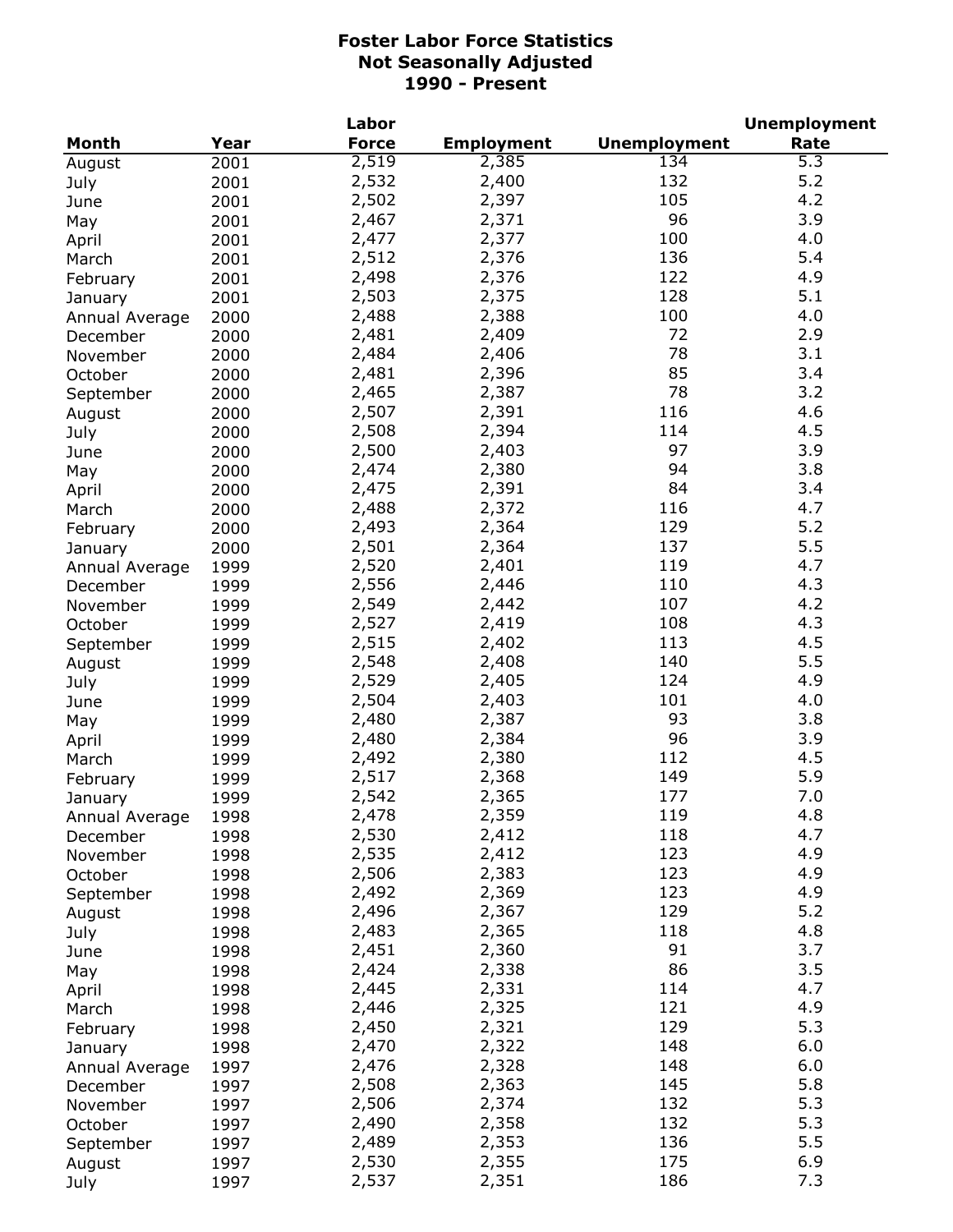|                |      | Labor        |                   |                     | <b>Unemployment</b> |
|----------------|------|--------------|-------------------|---------------------|---------------------|
| <b>Month</b>   | Year | <b>Force</b> | <b>Employment</b> | <b>Unemployment</b> | Rate                |
| June           | 1997 | 2,475        | 2,335             | 140                 | $\overline{5.7}$    |
| May            | 1997 | 2,428        | 2,309             | 119                 | 4.9                 |
| April          | 1997 | 2,428        | 2,304             | 124                 | 5.1                 |
| March          | 1997 | 2,447        | 2,290             | 157                 | 6.4                 |
| February       | 1997 | 2,435        | 2,276             | 159                 | 6.5                 |
| January        | 1997 | 2,437        | 2,271             | 166                 | 6.8                 |
| Annual Average | 1996 | 2,422        | 2,274             | 148                 | 6.1                 |
| December       | 1996 | 2,443        | 2,316             | 127                 | 5.2                 |
| November       | 1996 | 2,438        | 2,323             | 115                 | 4.7                 |
| October        | 1996 | 2,433        | 2,311             | 122                 | 5.0                 |
| September      | 1996 | 2,439        | 2,294             | 145                 | 5.9                 |
| August         | 1996 | 2,451        | 2,293             | 158                 | 6.4                 |
| July           | 1996 | 2,448        | 2,285             | 163                 | 6.7                 |
| June           | 1996 | 2,415        | 2,285             | 130                 | 5.4                 |
|                | 1996 | 2,390        | 2,257             | 133                 | 5.6                 |
| May            |      | 2,390        | 2,246             | 144                 | 6.0                 |
| April          | 1996 | 2,404        | 2,239             | 165                 | 6.9                 |
| March          | 1996 |              |                   | 190                 | 7.9                 |
| February       | 1996 | 2,418        | 2,228             |                     |                     |
| January        | 1996 | 2,391        | 2,211             | 180                 | 7.5                 |
| Annual Average | 1995 | 2,363        | 2,207             | 156                 | 6.6                 |
| December       | 1995 | 2,388        | 2,243             | 145                 | 6.1                 |
| November       | 1995 | 2,379        | 2,250             | 129                 | 5.4                 |
| October        | 1995 | 2,370        | 2,232             | 138                 | 5.8                 |
| September      | 1995 | 2,329        | 2,215             | 114                 | 4.9                 |
| August         | 1995 | 2,385        | 2,220             | 165                 | 6.9                 |
| July           | 1995 | 2,381        | 2,210             | 171                 | 7.2                 |
| June           | 1995 | 2,353        | 2,205             | 148                 | 6.3                 |
| May            | 1995 | 2,341        | 2,177             | 164                 | 7.0                 |
| April          | 1995 | 2,327        | 2,182             | 145                 | 6.2                 |
| March          | 1995 | 2,355        | 2,179             | 176                 | 7.5                 |
| February       | 1995 | 2,376        | 2,185             | 191                 | 8.0                 |
| January        | 1995 | 2,368        | 2,180             | 188                 | 7.9                 |
| Annual Average | 1994 | 2,482        | 2,322             | 160                 | 6.4                 |
| December       | 1994 | 2,478        | 2,343             | 135                 | 5.4                 |
| November       | 1994 | 2,487        | 2,353             | 134                 | $5.4$               |
| October        | 1994 | 2,468        | 2,338             | 130                 | 5.3                 |
| September      | 1994 | 2,432        | 2,320             | 112                 | 4.6                 |
| August         | 1994 | 2,519        | 2,337             | 182                 | 7.2                 |
| July           | 1994 | 2,500        | 2,329             | 171                 | 6.8                 |
| June           | 1994 | 2,486        | 2,333             | 153                 | $6.2$               |
| May            | 1994 | 2,444        | 2,310             | 134                 | 5.5                 |
| April          | 1994 | 2,456        | 2,300             | 156                 | 6.4                 |
| March          | 1994 | 2,502        | 2,295             | 207                 | 8.3                 |
| February       | 1994 | 2,503        | 2,307             | 196                 | 7.8                 |
| January        | 1994 | 2,514        | 2,302             | 212                 | 8.4                 |
| Annual Average | 1993 | 2,499        | 2,328             | 171                 | 6.8                 |
| December       | 1993 | 2,479        | 2,342             | 137                 | 5.5                 |
| November       | 1993 | 2,499        | 2,346             | 153                 | 6.1                 |
| October        | 1993 | 2,483        | 2,334             | 149                 | 6.0                 |
| September      | 1993 | 2,464        | 2,330             | 134                 | 5.4                 |
| August         | 1993 | 2,490        | 2,355             | 135                 | 5.4                 |
| July           | 1993 | 2,528        | 2,356             | 172                 | 6.8                 |
| June           | 1993 | 2,504        | 2,352             | 152                 | 6.1                 |
| May            | 1993 | 2,486        | 2,322             | 164                 | 6.6                 |
|                |      |              |                   |                     |                     |